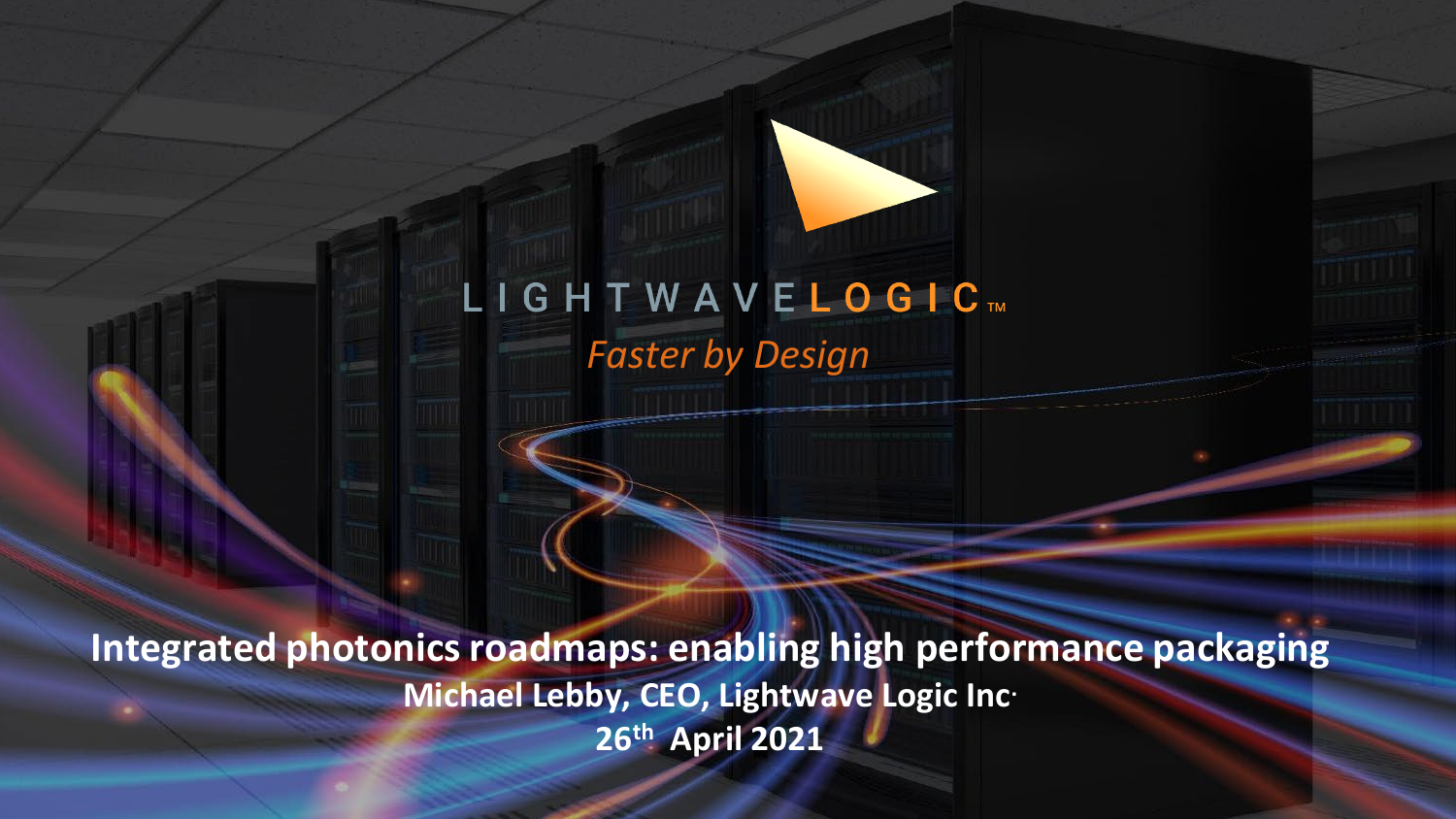### **Safe Harbor**

The information in this presentation may contain forward-looking statements within the meaning of the Private Securities Litigation Reform Act of 1995. You can identify these statements by use of the words "may," "will," "should," "plans," "explores," "expects," "anticipates," "continue," "estimate," "project," "intend," and similar expressions. Forward-looking statements involve risks and uncertainties that could cause actual results to differ materially from those projected or anticipated. These risks and uncertainties include, but are not limited to, general economic and business conditions, effects of continued geopolitical unrest and regional conflicts, competition, changes in technology and methods of marketing, delays in completing various engineering and manufacturing programs, changes in customer order patterns, changes in product mix, continued success in technological advances and delivering technological innovations, shortages in components, production delays due to performance quality issues with outsourced components, and various other factors beyond the Company's control.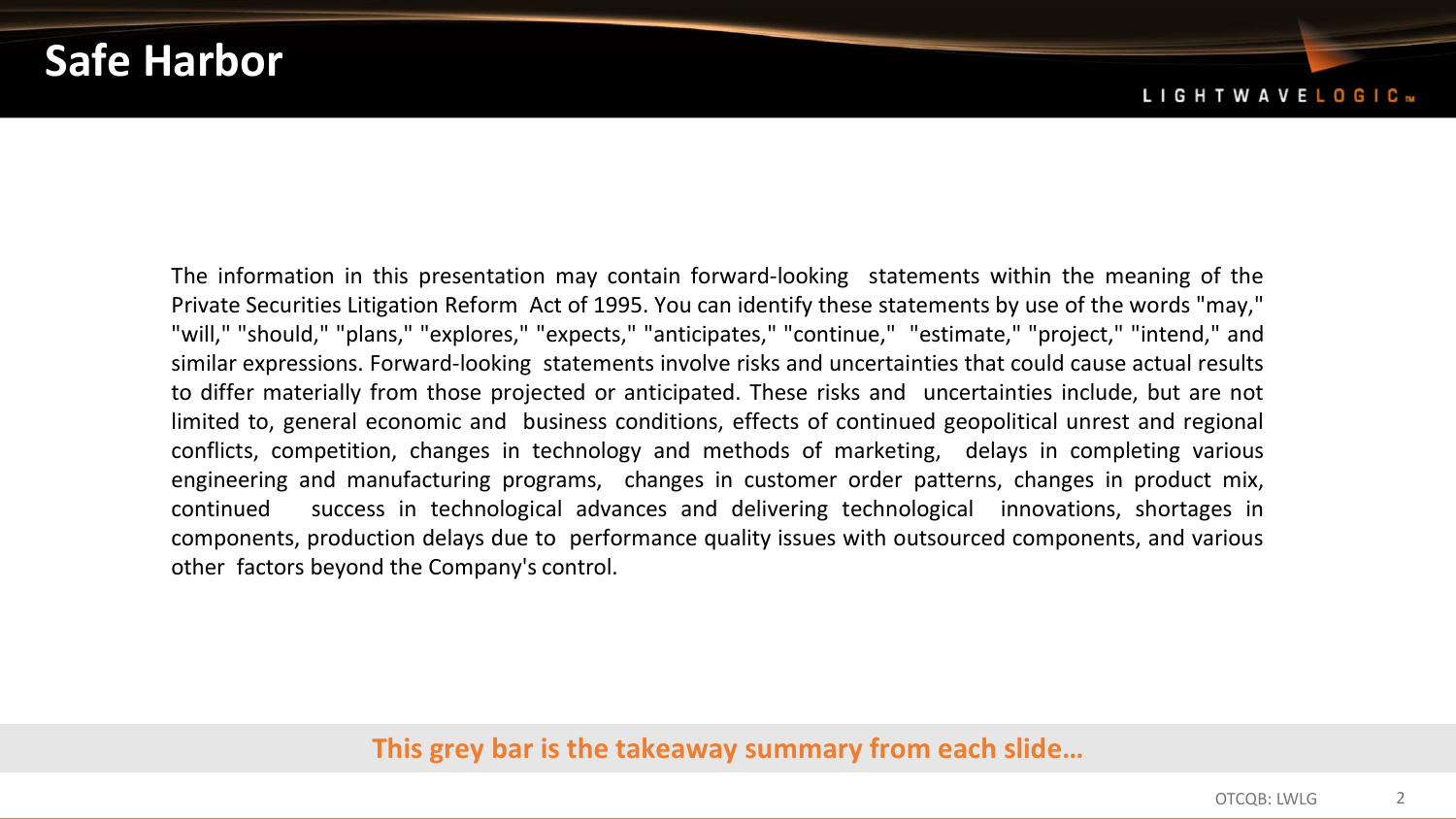

#### **Was the prediction accurate 4 years on?**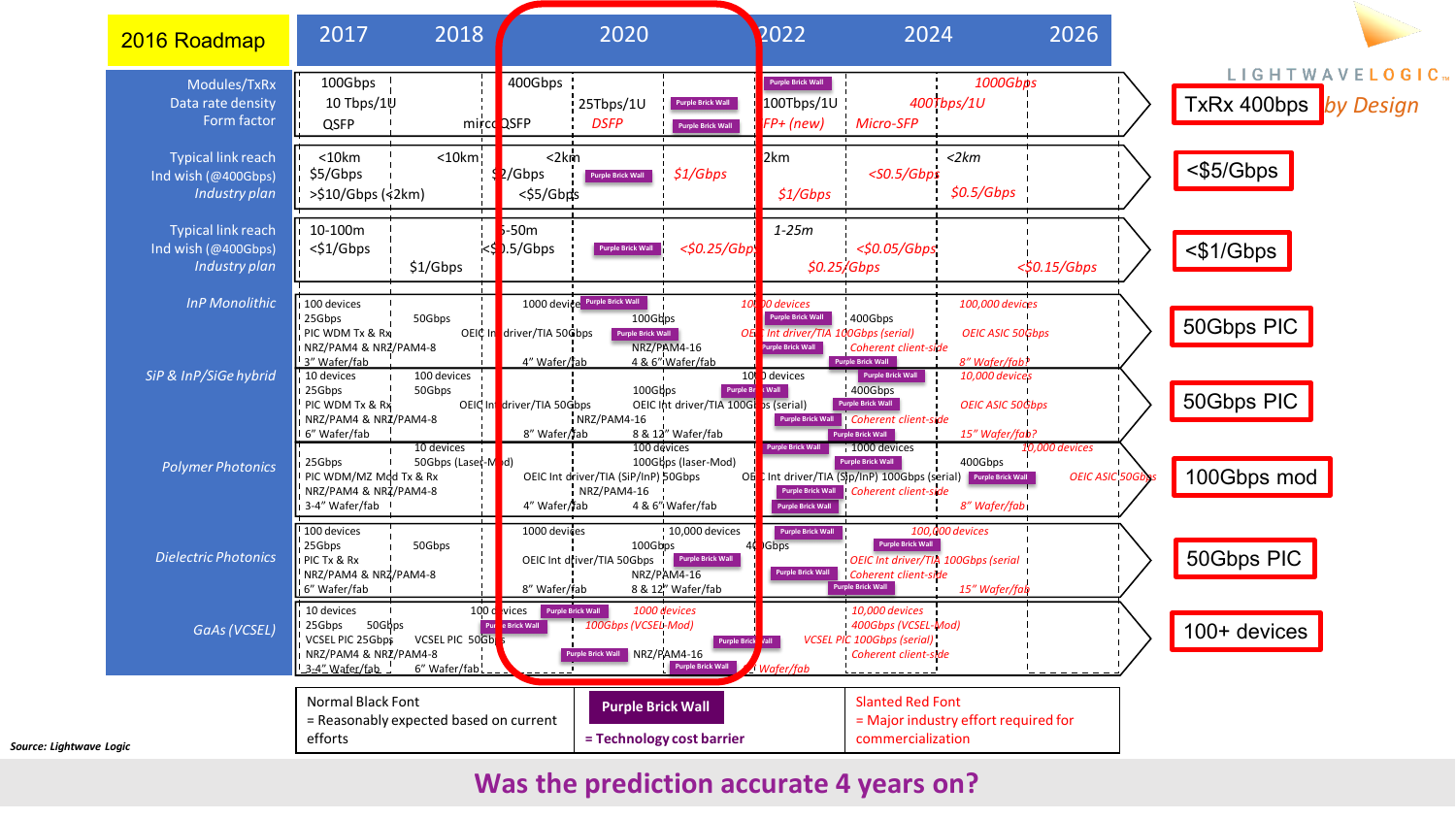

**Integrated photonics roadmap prediction for 2023: Packaging must enable 'fast and energy efficient'…**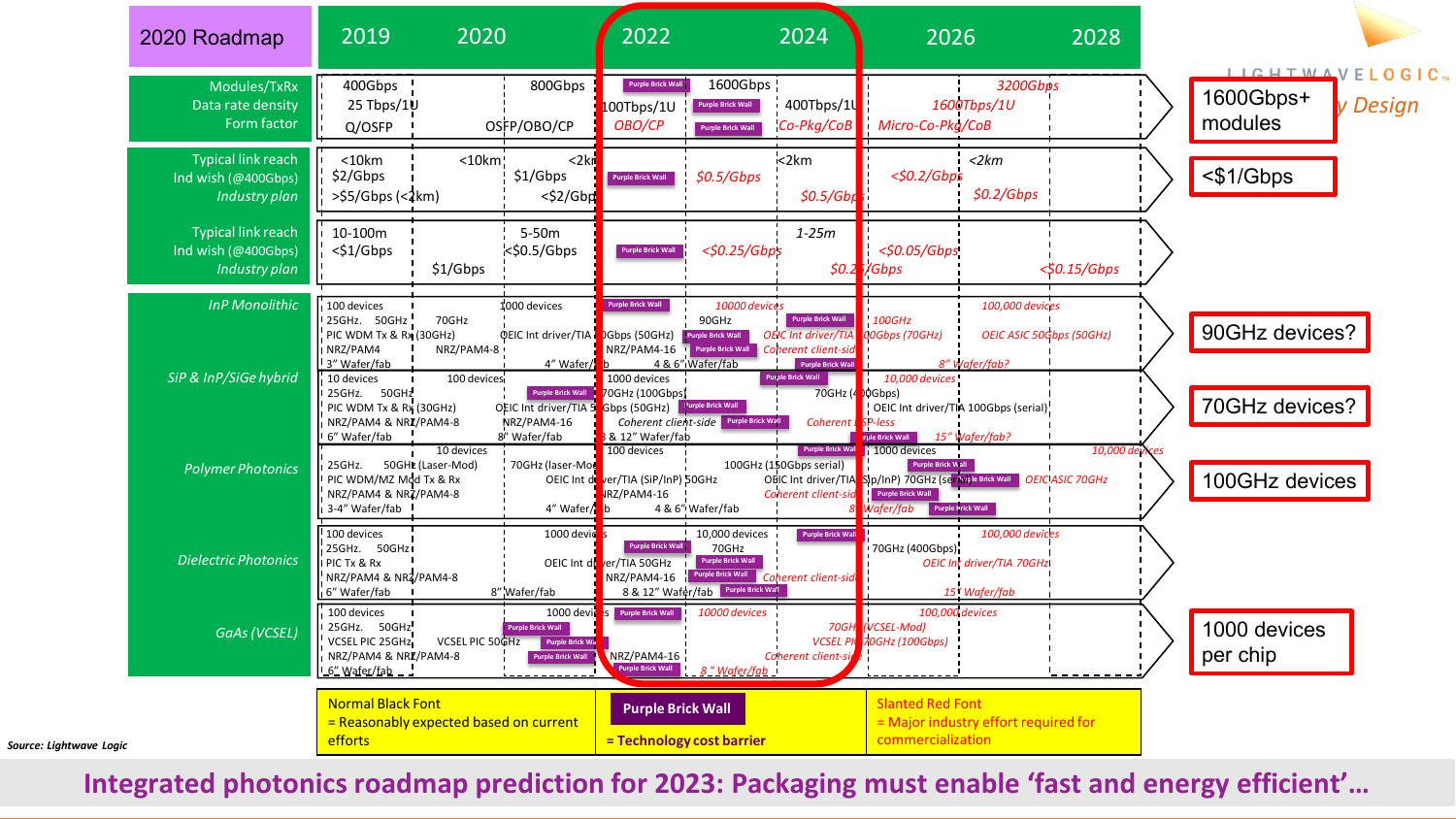

**Can we penetrate the 'Purple Brick Wall'? Some technologies are suited for this…others need \$\$\$**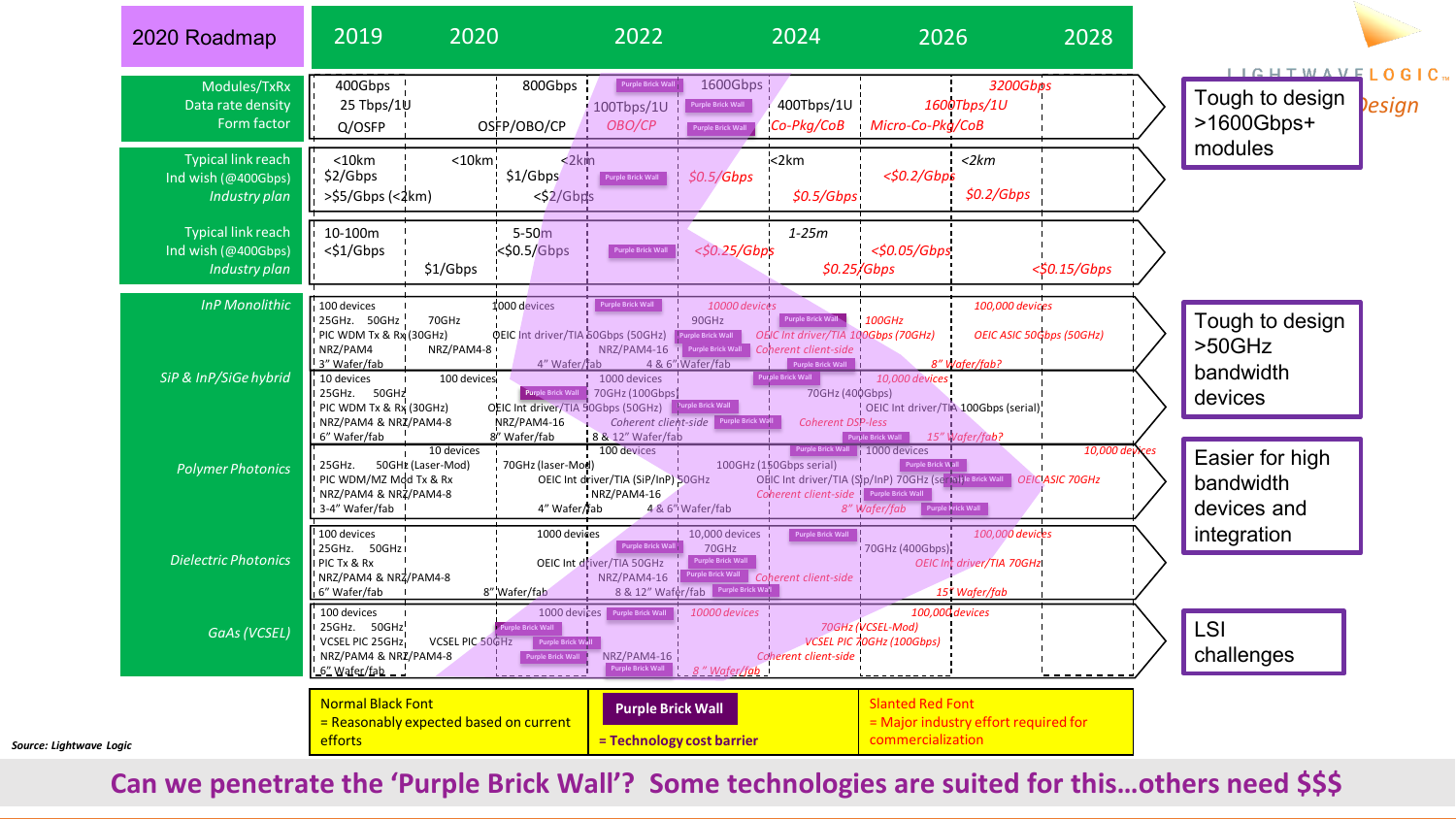

#### **EO Polymers have low power and high bandwidth natural ability…**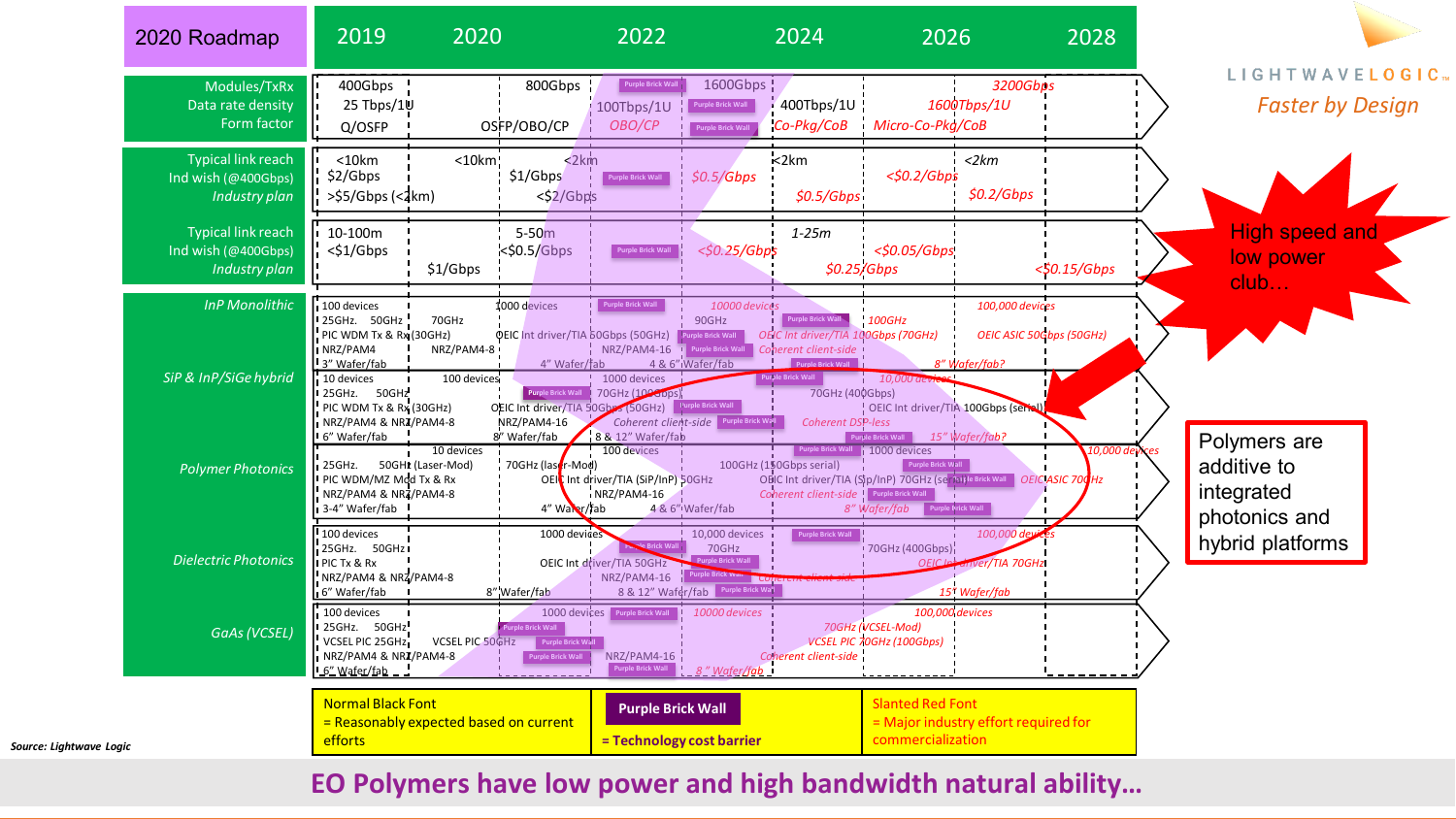## **Electro-optic polymers for high-speed, low voltage**

LIGHTWAVELOGIC ..

**Active polymer is additive to semiconductor platforms to enhance performance**



- GHz), low voltage (~1 V Vπ, and high stability.
- Standard fab equipment & methods

• Spin-on wafer-level hybrid integration

- 
- Modulator device itself is hybrid silicon-EO Polymer (Silicon provides the waveguiding and electric field, EO polymer provides the high-speed EO functionality)

**Polymer modulators…easy to fab, low power, fast, and flexible in performance**